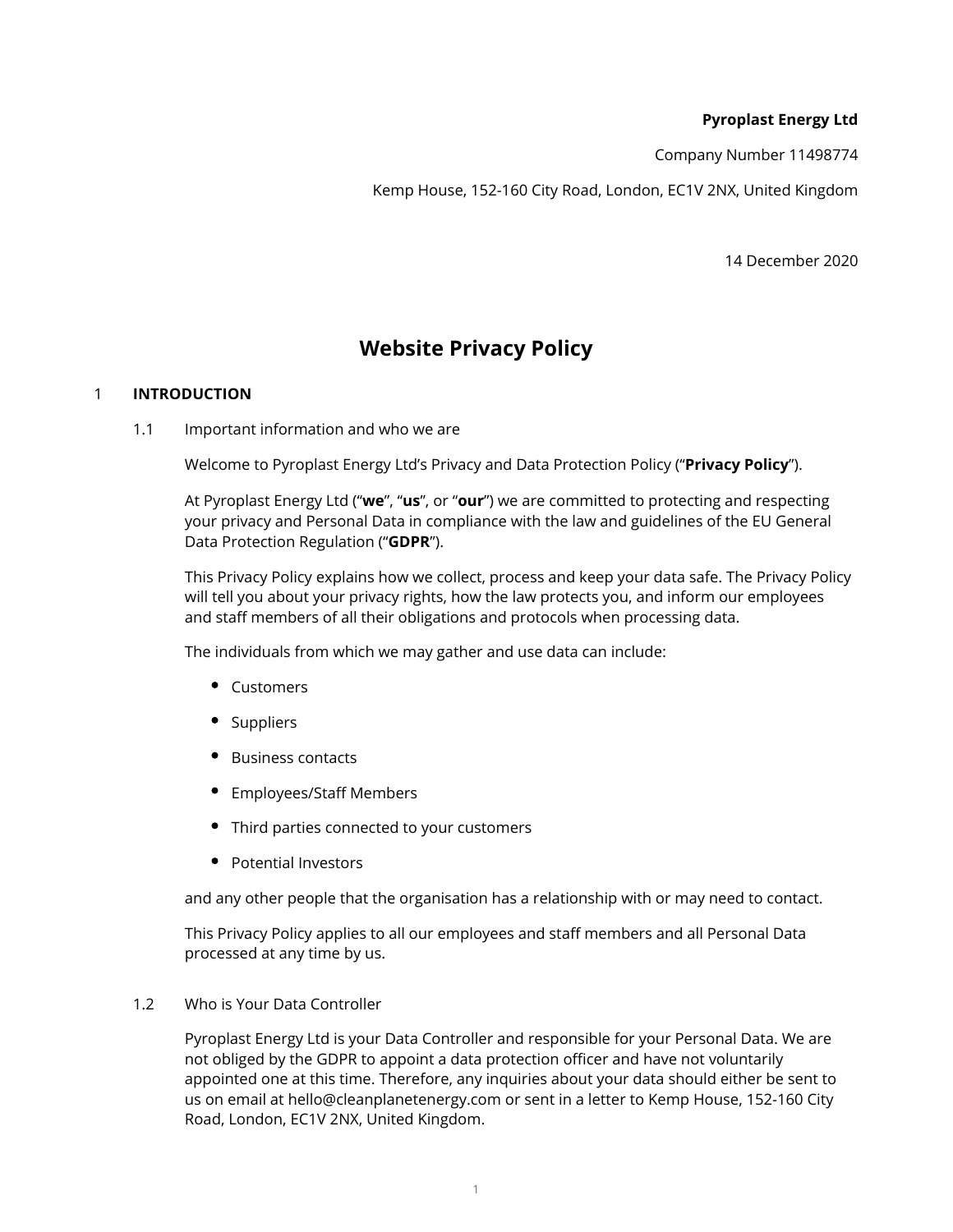You have the right to make a complaint at any time to the Information Commissioner's Office (ICO), the UK supervisory authority for data protection issues (www.ico.org.uk). We would, however, appreciate the chance to deal with your concerns before you approach the ICO so please contact us in the first instance.

## 1.3 Processing Data on Behalf of a Controller and Processors' responsibility to you

In discharging our responsibilities as a Data Controller we have employees who will deal with your data on our behalf (known as "**Processors**"). Therefore, the responsibilities described below may be assigned to an individual, or may be taken to apply to the organisation as a whole. The Data Controller and our Processors have the following responsibilities:

- Ensure that all processing of Personal Data is governed by one of the legal bases laid out in the GDPR (see 2.2 below for more information on those bases);
- Ensure that Processors authorised to process Personal Data have committed themselves to confidentiality or are under an appropriate statutory obligation of confidentiality;
- Implement appropriate technical and organisational measures to ensure a level of security appropriate to the risk associated with the processing of Personal Data;
- Obtain the prior specific or general authorisation of the Controller before engaging another Processor;
- Assist the Controller in the fulfilment of the Controller's obligation to respond to requests for exercising the data subject's rights;
- Make available to the Controller all information necessary to demonstrate compliance with the obligations laid down in the GDPR and allow for and contribute to audits, including inspections, conducted by the Controller or another auditor mandated by the Controller;
- Maintain a record of all categories of processing activities carried out on behalf of a Controller;
- Cooperate, on request, with the supervisory authority in the performance of its tasks;
- Ensure that any person acting under the authority of the Processor who has access to Personal Data does not process Personal Data except on instructions from the Controller; and
- Notify the Controller without undue delay after becoming aware of a Personal Data Breach;

# 2 **LEGAL BASIS FOR DATA COLLECTION**

2.1 Types of Data / Privacy Policy Scope

"**Personal Data**" means any information about an individual from which that person can be identified. It does not include data where the identity has been removed (anonymous data).

We may collect, use, store and transfer different kinds of Personal Data about you which we have grouped together below. Not all of the following types of data will necessarily be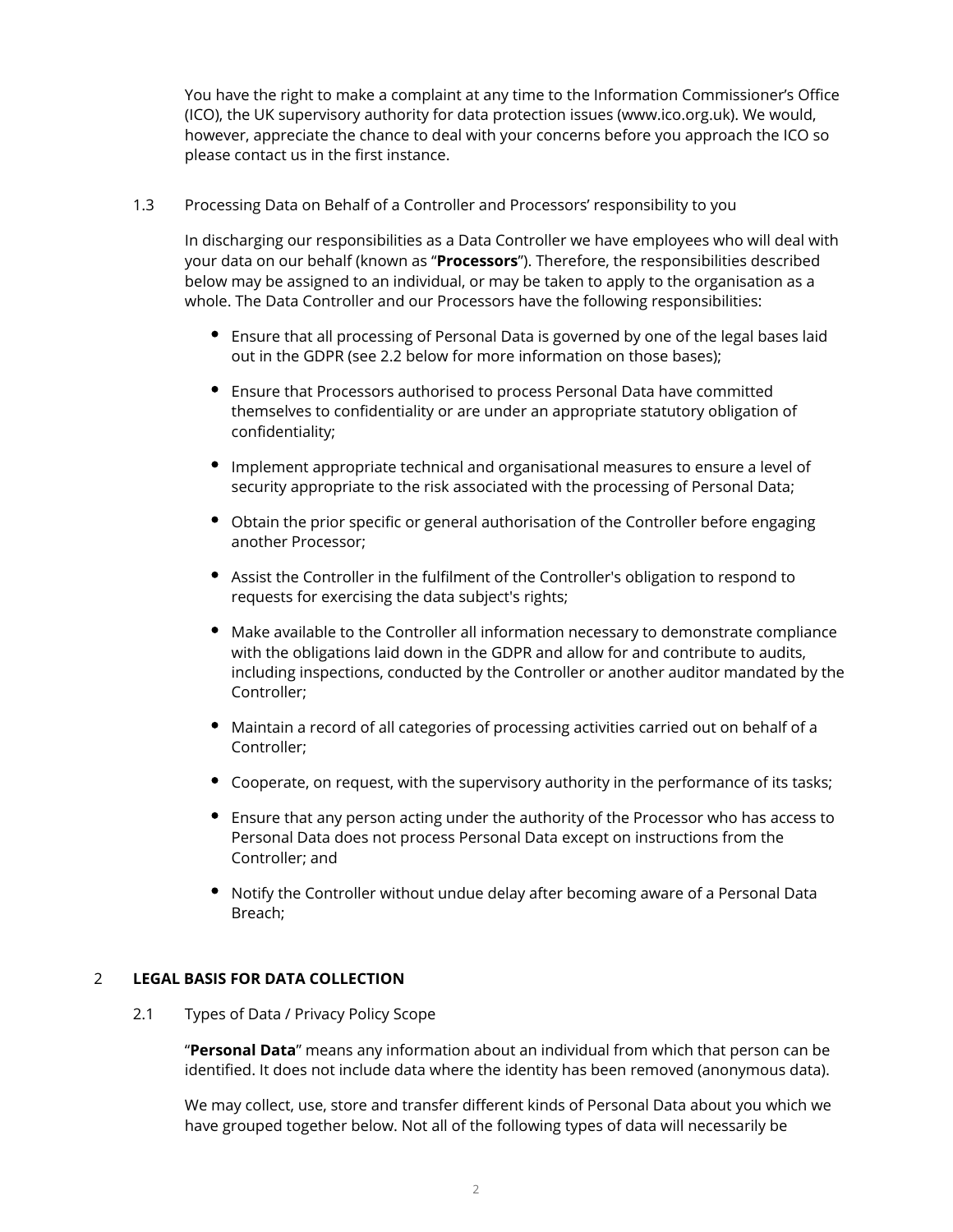collected from you but this is the full scope of data that we collect and when we collect it from you:

- Profile/Identity Data: This is data relating to your first name, last name, gender, date of birth.
- Contact Data: This is data relating to your phone number, addresses, email addresses, phone numbers.
- Marketing and Communications Data: This is your preferences in receiving marketing information and other information from us.
- **•** Billing Data: This is information relating to your debit and credit card information such as the name attached to your payment details and your billing address.
- Financial Data: These are your banking details e.g. your account number and sort code.
- Transactional Data: This is information of details and records of all payments you have made for our services or products.
- Technical Data: This is your IP address, browser type and version, time zone setting and location, operating system and platform, and other technology on the devices you use to engage with us.
- Customer Support Data: This includes feedback and survey responses.
- Usage Data: information about how you use our website, products and services.

We also collect, use and share Aggregated Data such as We also collect use and share Aggregated Data, for example: number of document downloads and their geography.. Aggregated Data could be derived from your Personal Data but is not considered Personal Data in law as this data will not directly or indirectly reveal your identity. However, if we combine or connect Aggregated Data with your Personal Data so that it can directly or indirectly identify you, we treat the combined data as Personal Data which will be used in accordance with this Privacy Policy.

We may also aggregate data to enable research or analysis so that we can better understand and serve you and others. For example, we may conduct research on your demographics and usage. Although this aggregated data may be based in part on Personal Data, it does not identify you personally. We may share this type of anonymous data with others, including service providers, our affiliates, agents and current and prospective business partners.

We do not collect any Special Categories of Personal Data about you (this includes details about your race or ethnicity, religious or philosophical beliefs, sex life, sexual orientation, political opinions, trade union membership, information about your health, and genetic and biometric data). Nor do we collect any information about criminal convictions and offences.

#### 2.2 The Legal Basis for Collecting That Data

There are a number of justifiable reasons under the GDPR that allow collection and processing of Personal Data. The main avenues we rely on are:

"**Consent**": Certain situations allow us to collect your Personal Data, such as when you tick a box that confirms you are happy to receive email newsletters from us, or 'opt in' to a service.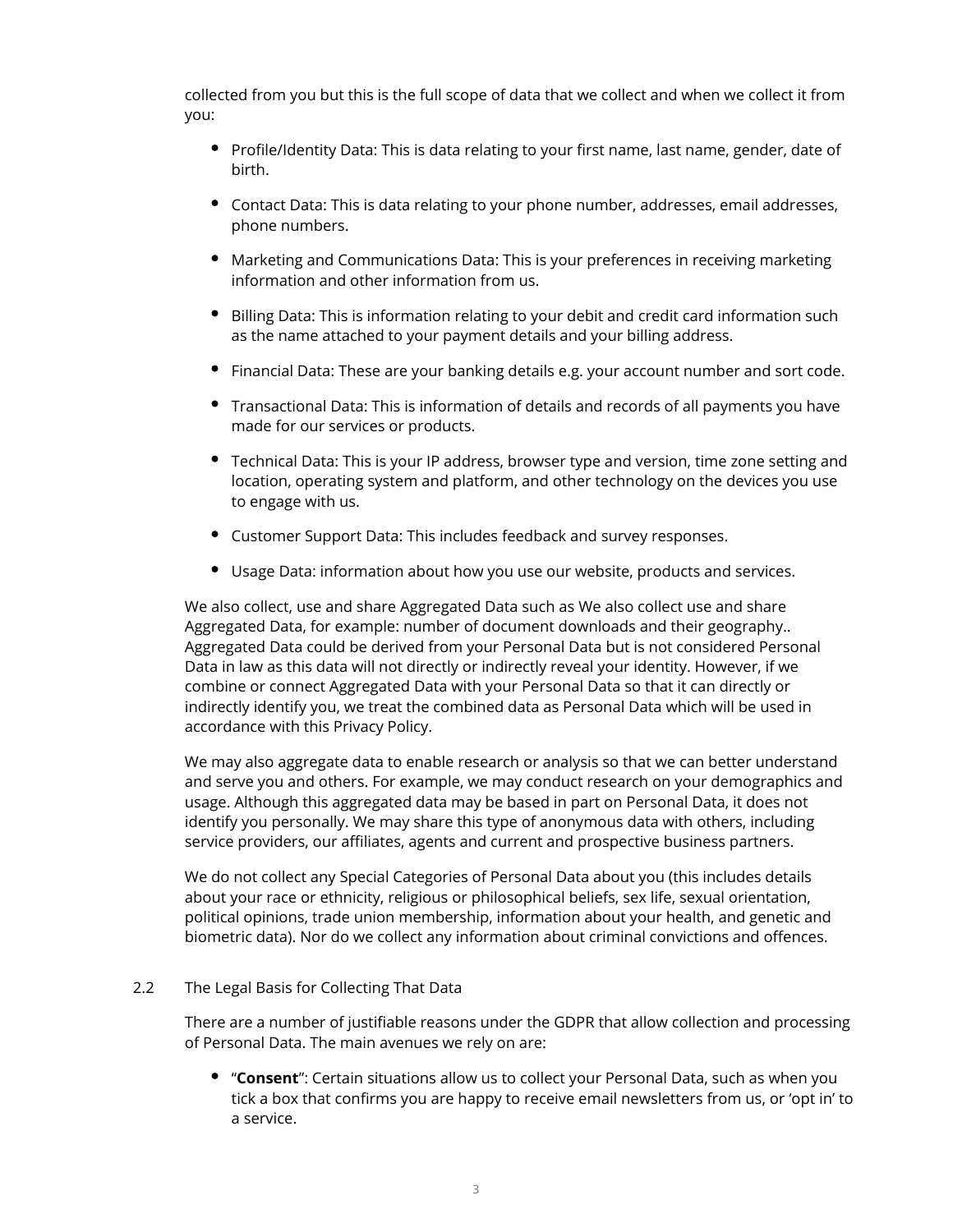- "**Contractual Obligations**": We may require certain information from you in order to fulfil our contractual obligations and provide you with the promised service.
- "**Legal Compliance**": We're required by law to collect and process certain types of data, such as fraudulent activity or other illegal actions.
- "**Legitimate Interest**": We might need to collect certain information from you to be able to meet our legitimate interests - this covers aspects that can be reasonably expected as part of running our business, that will not have a material impact on your rights, freedom or interests. Examples could be your address, so that we know where to deliver something to, or your name, so that we have a record of who to contact moving forwards.

## 3 **HOW WE USE YOUR PERSONAL DATA**

3.1 Our Uses

We will only use your Personal Data when the law allows us to. Set out below is a table containing the different types of Personal Data we collect and the lawful basis for processing that data. Please refer to section 2.2 for more information on the lawful basis listed in the table below.

Examples provided in the table below are indicative in nature and the purposes for which we use your data may be broader than described but we will never process your data without a legal basis for doing so and it is for a related purpose. For further inquiries please contact us.

3.2 Marketing and Content Updates

You will receive marketing and new content communications from us if you have created an account and chosen to opt into receiving those communications. From time to time we may make suggestions and recommendations to you about goods or services that may be of interest to you.

# 3.3 Change of Purpose

We will only use your Personal Data for the purposes for which we collected it, unless we reasonably consider that we need to use it for another reason and that reason is compatible with the original purpose. If you wish to get an explanation as to how the processing for the new purpose is compatible with the original purpose, please contact us.

If we need to use your Personal Data for an unrelated purpose, we will notify you and we will explain the legal basis which allows us to do so.

Please note that we may process your Personal Data without your knowledge or consent, in compliance with the above rules, where this is required or permitted by law.

# 4 **YOUR RIGHTS AND HOW YOU ARE PROTECTED BY US**

4.1 What Control Do I Have Over Pyroplast Energy Ltd's Use Of My Personal Data?

You may delete your account at any time – this will remove your account page from our systems and our related software.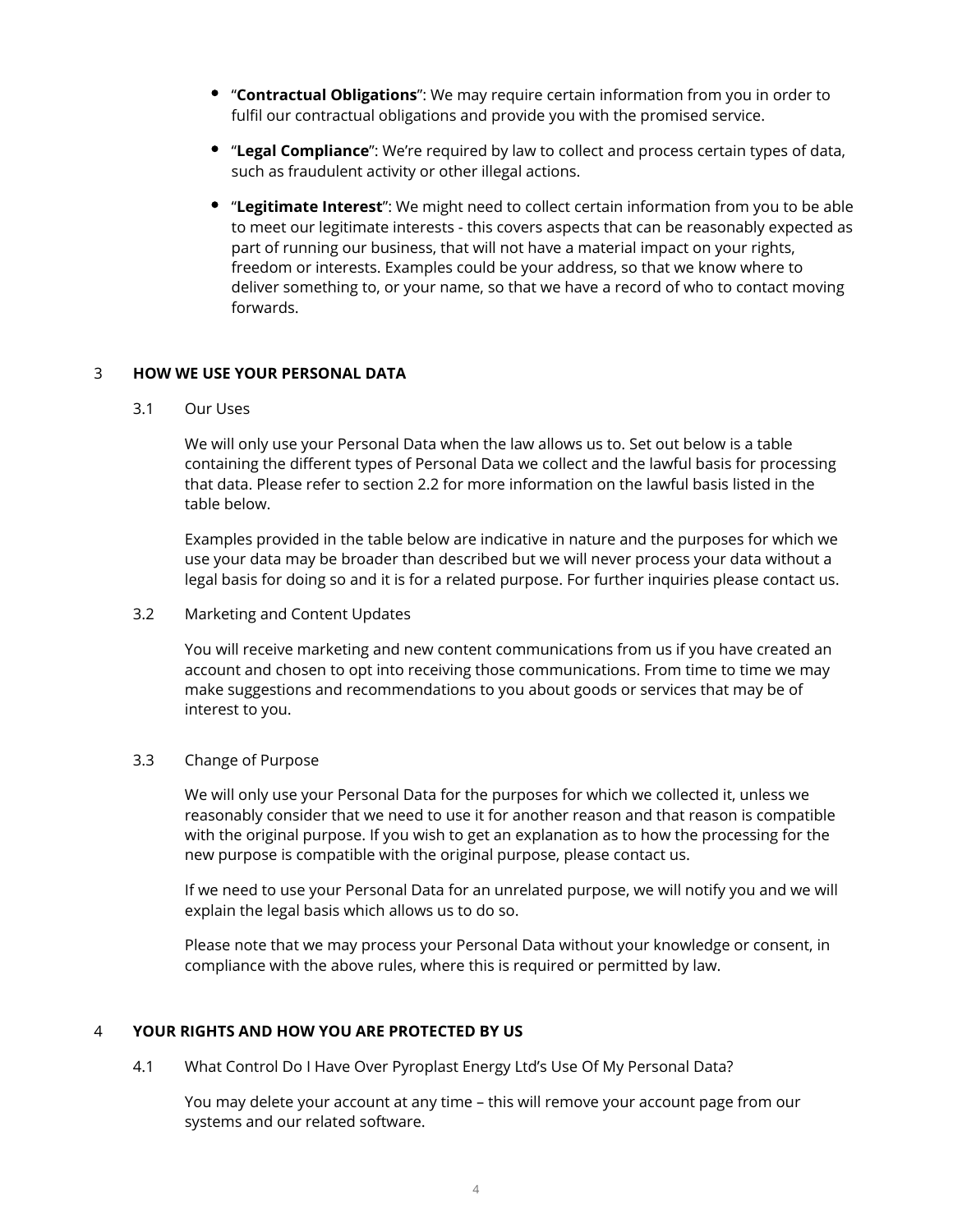We guarantee this will delete all stored data.

Your account information will be protected by a password for your privacy and security. You need to prevent unauthorized access to your account and personal information by selecting and protecting your password appropriately and limiting access to your computer or device and by signing off after you have finished accessing your account.

You can access information associated with your account by logging into your account you created with us.

Your account information will be protected by a password for your privacy and security. You need to prevent unauthorized access to your account and personal information by selecting and protecting your password appropriately and limiting access to your computer or device and by signing off after you have finished accessing your account.

California Privacy Rights: Under California Civil Code sections 1798.83-1798.84, California residents are entitled to ask us for a notice identifying the categories of personal customer information which we share with our affiliates and/or third parties for marketing purposes, and providing contact information for such affiliates and/or third parties. If you are a California resident and would like a copy of this notice, please submit a written request to hello@cleanplanetenergy.com.

## 4.2 How Does Pyroplast Energy Ltd Protect Customers' Personal Data?

We are concerned with keeping your data secure and protecting it from inappropriate disclosure. We implement a variety of security measures to ensure the security of your Personal Data on our systems, including We implement certain security measures to ensure the security of your Personal data on our system, including (but not limited to) enhanced cyber security on employees laptops, 2-factor authentication on login detail and more. . Any Personal Data collected by us is only accessible by a limited number of employees who have special access rights to such systems and are bound by obligations of confidentiality. If and when we use subcontractors to store your data, we will not relinquish control of your Personal Data or expose it to security risks that would not have arisen had the data remained in our possession. However, unfortunately no transmission of data over the internet is guaranteed to be completely secure. It may be possible for third parties not under the control of Pyroplast Energy Ltd to intercept or access transmissions or private communications unlawfully. While we strive to protect your Personal Data, we cannot ensure or warrant the security of any Personal Data you transmit to us. Any such transmission is done at your own risk. If you believe that your interaction with us is no longer secure, please contact us.

#### 4.3 Opting Out Of Marketing Promotions

You can ask us to stop sending you marketing messages at any time by You can ask us to stop sending you marketing messages at any time by clicking unsubscribe at the bottom of the members area. .

Where you opt out of receiving these marketing messages, we will continue to retain other Personal Data provided to us as a result of interactions with us not related to your marketing preferences.

4.4 How to Request your Data and the Process for Obtaining it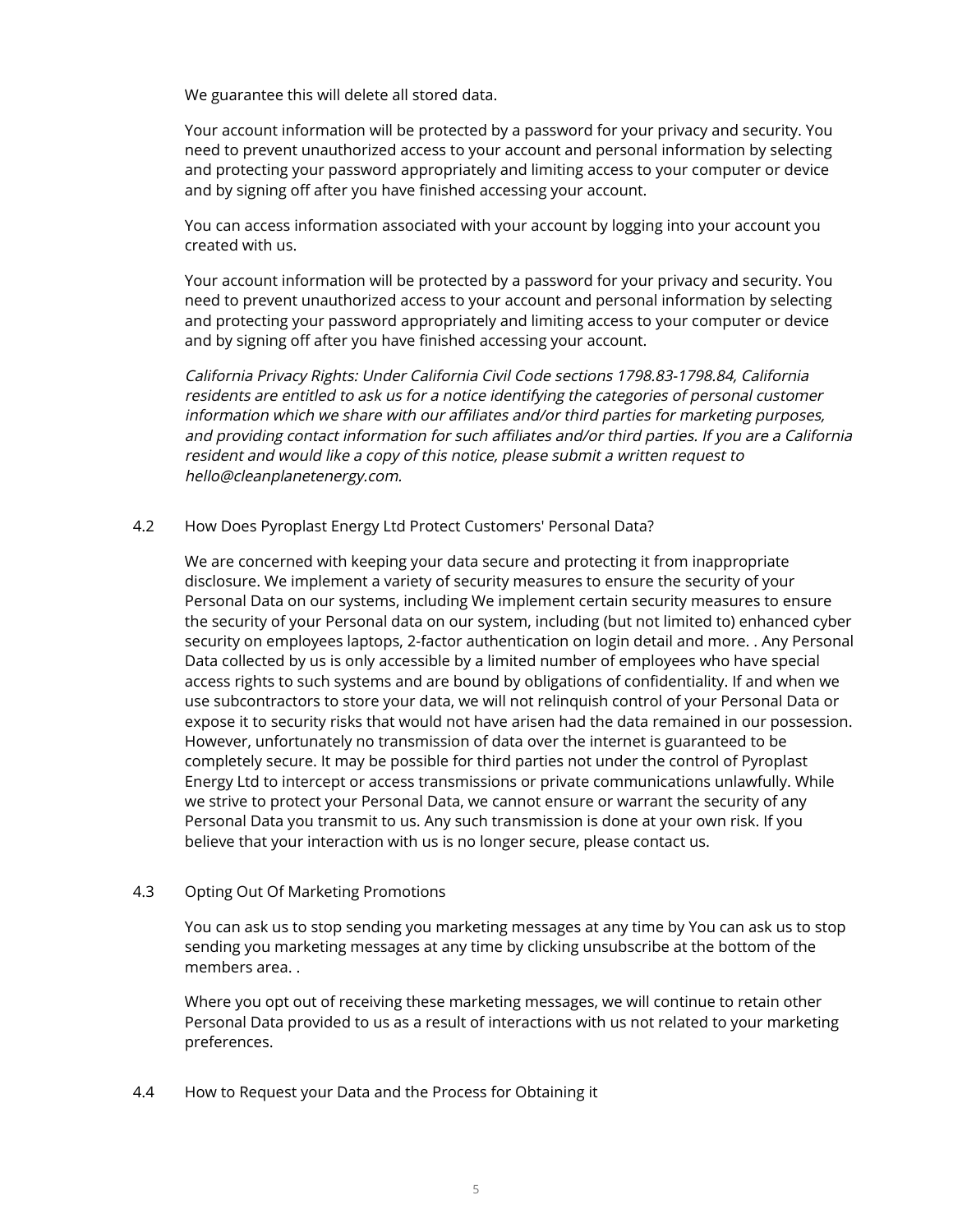You will not have to pay a fee to access your Personal Data (or to exercise any of the other rights). However, if your request is clearly unfounded, we could refuse to comply with your request.

We may need to request specific information from you to help us confirm your identity and ensure you have the right to access your Personal Data (or to exercise any of your other rights). This is a security measure to ensure that Personal Data is not disclosed to any person who has no right to receive it. We may also contact you to ask you for further information in relation to your request to speed up our response.

# 5 **YOUR DATA AND THIRD PARTIES**

5.1 Will We Share Your Data With Third Parties?

We may share non-Personal Data with third parties. We may share your Personal Data with subcontractors (only when necessary and with your consent) or affiliates (subject to confidentiality obligations to use it only for the purposes for which we disclose it to them and pursuant to our instructions).

We may also share Personal Data with interested parties in the event that Pyroplast Energy Ltd anticipates a change in control or the acquisition of all or part of our business or assets or with interested parties in connection with the licensing of our technology.

If Pyroplast Energy Ltd is sold or makes a sale or transfer, we may, in our sole discretion, transfer, sell or assign your Personal Data to a third party as part of or in connection with that transaction. Upon such transfer, the Privacy Policy of the acquiring entity may govern the further use of your Personal Data. In all other situations your data will still remain protected in accordance with this Privacy Policy (as amended from time to time).

We may share your Personal Data at any time if required for legal reasons or in order to enforce our terms or this Privacy Policy.

# 5.2 Third-Party Links

This Site may include links to third-party websites, plug-ins and applications. Clicking on those links or enabling those connections may allow third parties to collect or share data about you. We do not control these third-party websites and are not responsible for their privacy statements. When you leave our Site, we encourage you to read the privacy policy of every website you visit.

# 6 **HOW LONG WILL WE RETAIN YOUR DATA FOR?**

We will only retain your Personal Data for as long as reasonably necessary to fulfil the purposes we collected it for. We may retain your Personal Data for a longer period than usual in the event of a complaint or if we reasonably believe there is a prospect of litigation in respect to our relationship with you.

#### 7 **AGE LIMIT FOR OUR USERS**